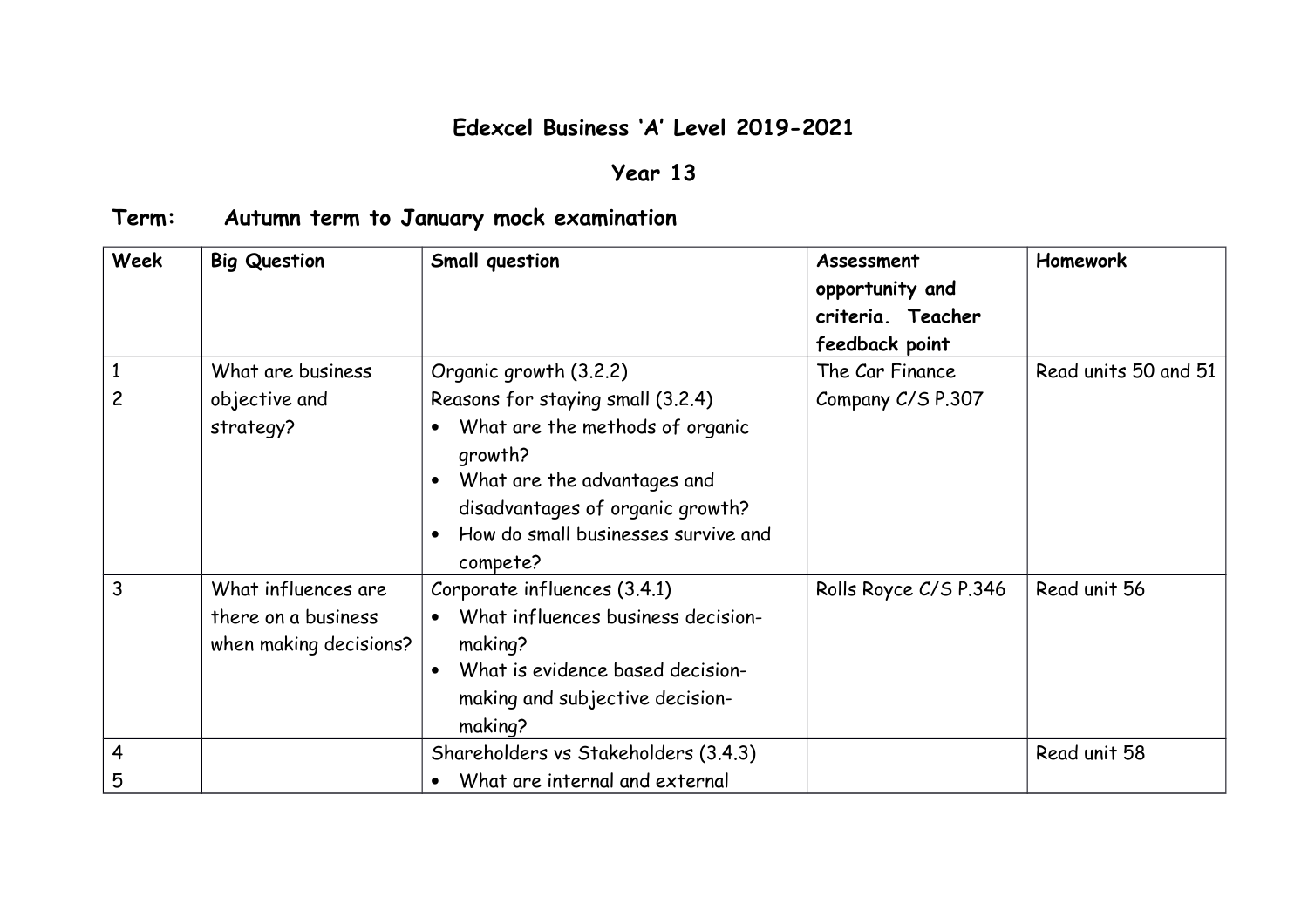|         |                                                          | stakeholders?<br>What are the objectives of different<br>$\bullet$<br>stakeholders?<br>What are the stakeholder vs<br>$\bullet$<br>shareholder approaches?                                                                                                                                                  |                                                                                       |              |
|---------|----------------------------------------------------------|-------------------------------------------------------------------------------------------------------------------------------------------------------------------------------------------------------------------------------------------------------------------------------------------------------------|---------------------------------------------------------------------------------------|--------------|
| 6       |                                                          | Business ethics (3.4)<br>What is business ethics and Corporate<br>Social Responsibility?<br>What is the trade-off between profit<br>and ethics for business?                                                                                                                                                | Directors' Pay C/S<br>P.365                                                           | Read unit 59 |
| 7<br>8  |                                                          | Corporate culture (3.4.2)<br>What evidence is there of a strong<br>$\bullet$<br>and a weak corporate culture?<br>How can culture be classified?<br>$\bullet$<br>How is culture formed?<br>What are the effects of culture?<br>What are the difficulties of changing<br>$\bullet$<br>an established culture? | Mosiac C/S P.351                                                                      | Read unit 57 |
| 9<br>10 | What decision-making<br>techniques do<br>businesses use? | Critical path analysis (3.3.4)<br>What is the purpose of CPA?<br>$\bullet$<br>To be able to complete CPA networks<br>$\bullet$<br>to identify the critical path<br>To be able to calculate and interpret<br>$\bullet$<br>float<br>To evaluate the usefulness of CPA                                         | Newport Holdings C/S<br>P.340<br>OCR past papers:<br>Sunnydale farm, Park<br>and Tysu | Read unit 55 |
| 11      |                                                          | Decision tree analysis (3.3.3)                                                                                                                                                                                                                                                                              | Opel Media C/S P.333-                                                                 | Read unit 54 |